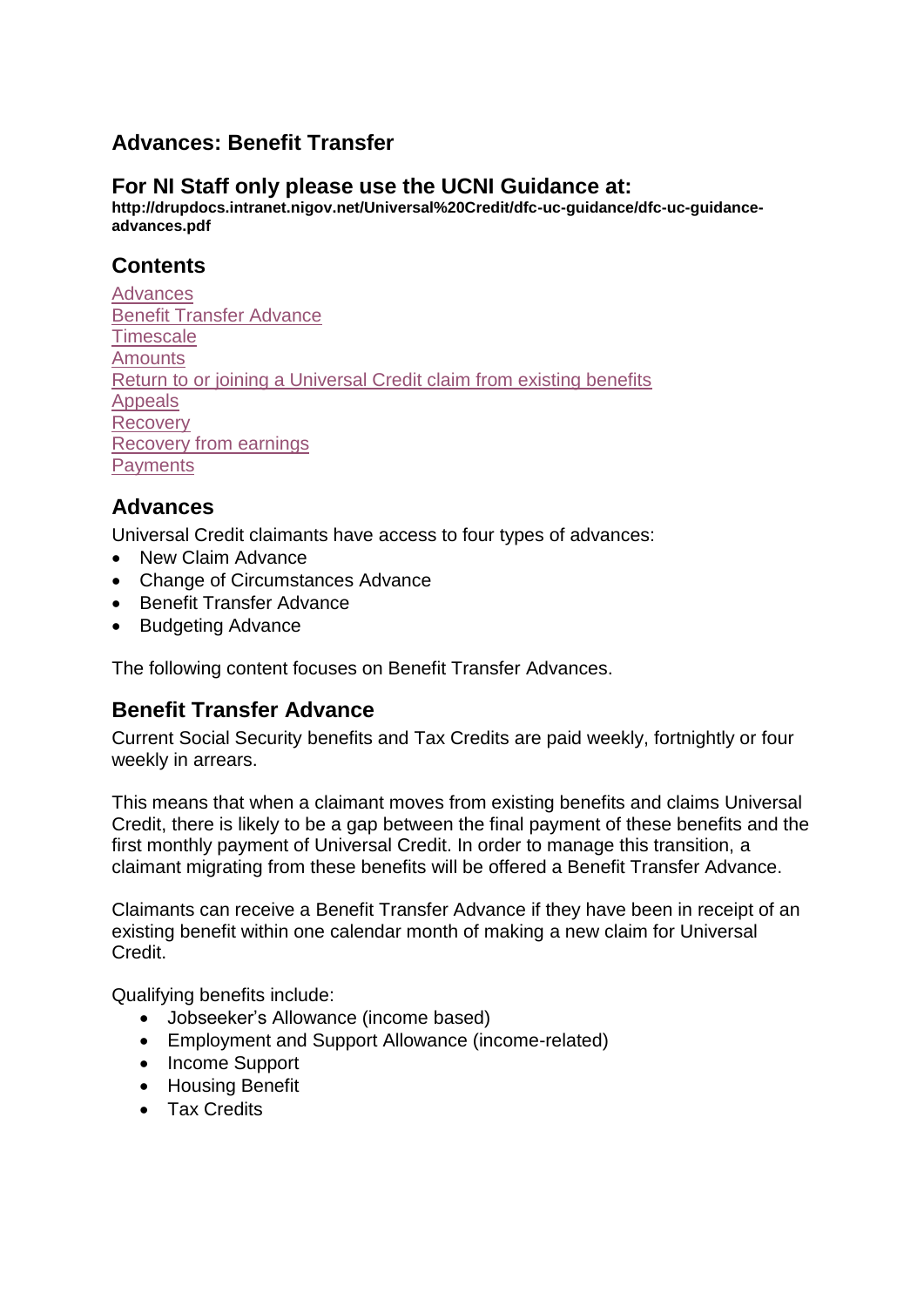If a claimant has received a Benefit Transfer Advance and another person joins their claim, the person joining the couple claim will not be eligible for a Benefit Transfer Advance

It is assumed that claimants who make the transition or are migrated to Universal Credit, and who qualify for a Benefit Transfer Advance during the first month, are in financial need - so all they need to do is request an Advance for this to be paid.

If a claimant has transferred to Universal Credit from a qualifying benefit within one calendar month, they must be offered a Benefit Transfer Advance not a New Claim Advance.

It is possible for a Benefit Transfer Advance and a Change of Circumstances Advance to be paid in the same assessment period.

#### <span id="page-1-0"></span>**Timescale**

A claimant can apply for a Benefit Transfer Advance during their first assessment period after making a new claim for Universal Credit. They must have been in receipt of a qualifying benefit the month prior to them claiming Universal Credit.

For joint claims, only one claimant needs to have been in receipt of a qualifying benefit.

If a claimant meets the conditions for a Benefit Transfer Advance, they have the choice to claim it online. If an Advance is awarded, it will be recorded in the Advances page and in 'Claimant History'.

It is still essential that a claimant is offered an Advance and that it is processed at the first point of contact – usually at the Initial Evidence Interview.

## <span id="page-1-1"></span>**Amounts**

The claimant must be informed of the maximum amount they are entitled to. This will be the lower of:

- 360% of their standard allowance
- the equivalent of their maximum Universal Credit award (including additional amounts)
- 24 x 25% of their standard allowance

The maximum amount is the total of the following if applicable:

- any Standard Allowance
- any child or Disabled Child Addition
- any childcare costs
- any Limited Capability for Work or Limited Capability for Work and Work related Activity
- any Universal Credit awarded for being a carer
- any housing costs

This total sum is the 'maximum amount' for the benefit unit.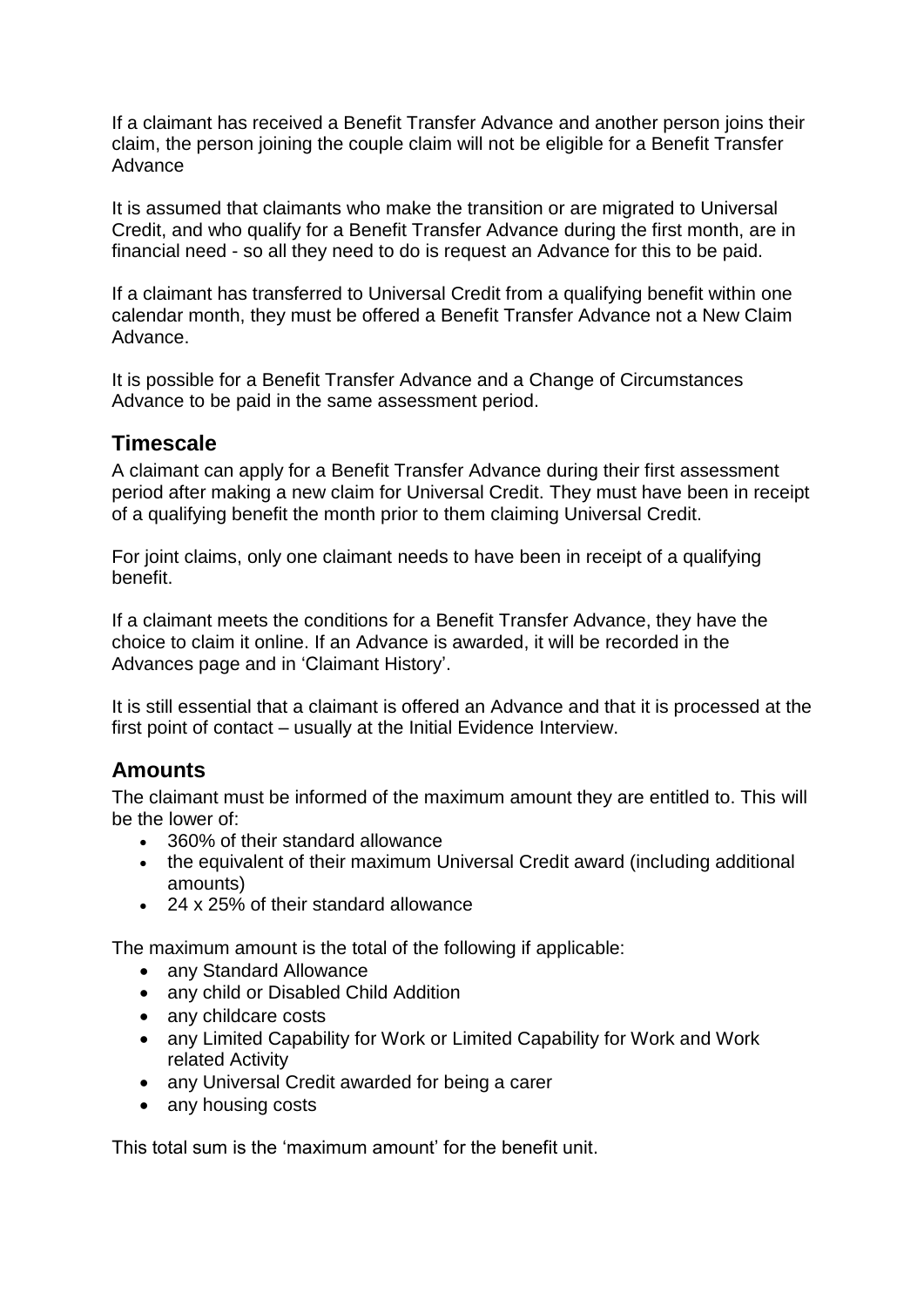The claimant must be advised of the need to budget for this money to last until they receive their first Universal Credit payment. If a claimant has already received their full entitlement for a Benefit Transfer Advance, they cannot receive another one for the same assessment period.

#### <span id="page-2-0"></span>**Returning to, or joining a Universal Credit claim from existing benefits**

If an existing benefit claimant forms a couple with someone who has a Universal Credit claim - they will not be eligible for a Benefit Transfer Advance on forming that couple. Instead, the Universal Credit claimant will have to apply for a Change of Circumstances Advance if they need extra financial support.

## <span id="page-2-1"></span>**Appeals**

Unlike other Universal Credit advances, a claimant can appeal against a decision not to award a Benefit Transfer Advance.

However, it is unlikely that an appeal will arise. This is because in nearly all situations the claimant will receive an Advance if they request it. Unlike other Universal Credit advances, where there are hardship or affordability tests for a claimant, there is no need to demonstrate this to receive a Benefit Transfer Advance.

## <span id="page-2-2"></span>**Recovery**

The recovery period increased from 12 to 24 months for advances taken in the first assessment period from 12 April 2021. The Advance is recovered over a maximum 24 month period by deductions from a claimant's monthly Universal Credit Standard Allowance. This is in 24 equal instalments starting from the first month's award.

However, the Universal Credit System can't commit to 24 installments of equal amounts as there may be months when the claimant doesn't have enough Universal Credit to cover the instalment (for example, due to an increase in earnings).

The Universal Credit System will calculate what can be deducted every month (up to a maximum) until the Advance has been recovered.

Claimants must be informed that they have 24 months to repay the Advance (the maximum period).

During the recovery of the Advance, exceptional circumstances may occur that were not foreseen when the Advance was taken out (for example, a child going into hospital resulting in unexpected and regular bus or taxi fares for the parents to visit). If these circumstances push the claimant into genuine hardship and results in them having difficulty repaying the Advance over the agreed recovery time, a maximum 3 month deferral can be considered. Full recovery must be made within 27 months.

Whilst joint claimants have joint liability for an Advance, only the claimant requesting the Advance is required to confirm their partner's agreement to the Advance request and recovery terms. If the couple subsequently separate, the recovery of the Advance will be taken from both of them on a 50/50 basis.